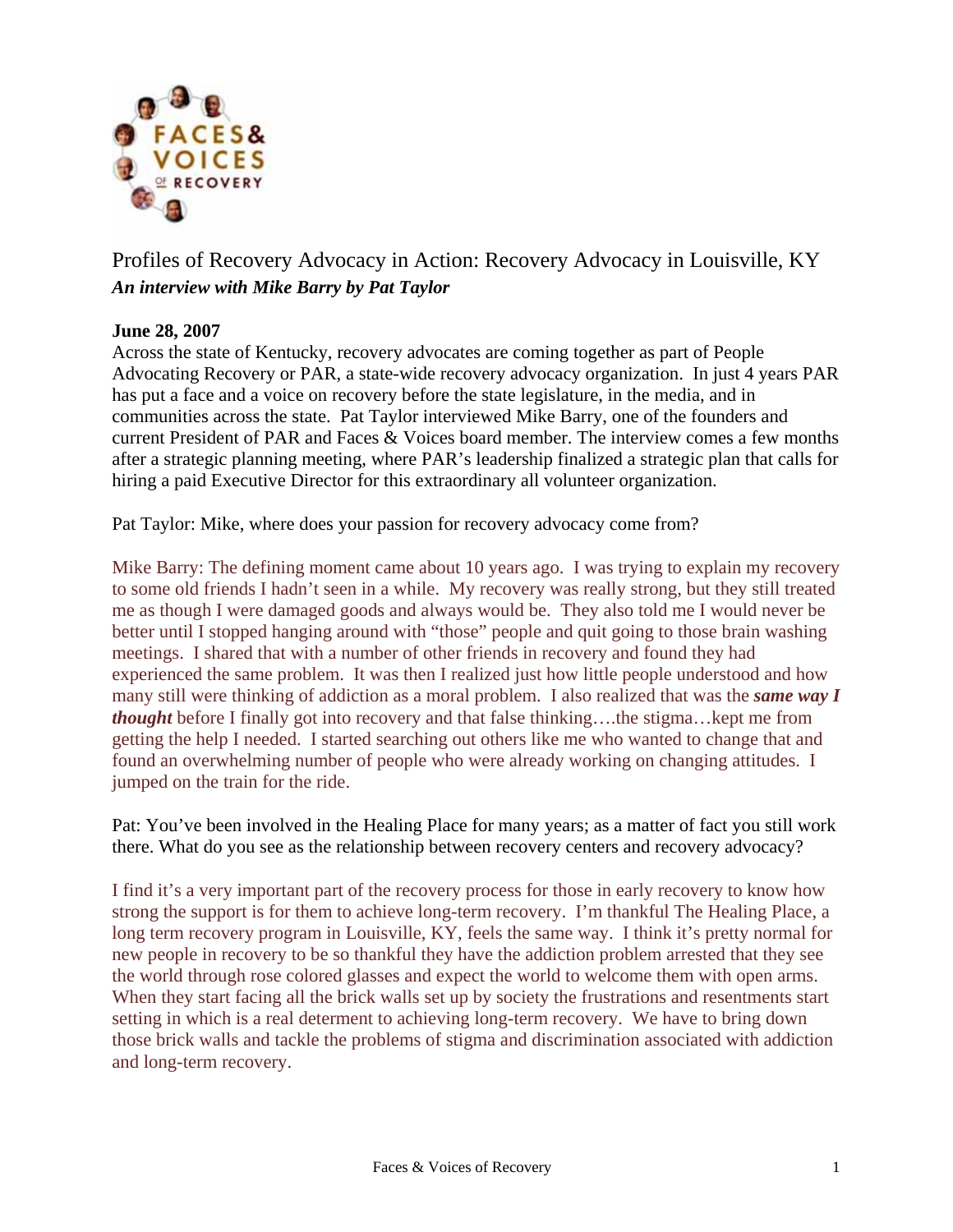Pat: So, do you think there's a more formal linkage that we can do more to strengthen, between recovery centers like The Healing Place and recovery advocacy?

Mike: Well, that's sort of a two-pronged question. I think there should be a linkage, but can we do it better? I don't know what better is yet. I know more of, better I'm not sure what that is yet.

Pat: For people in early recovery, people in long-term recovery model the reality of long-term recovery. How we engage those folks longer term in recovery advocacy is one of the challenges of the recovery advocacy movement.

Mike: And I think a place like the Healing Place has been doing this for a long time. With Alumni Association and a yearly block party and gathering alumni together, we can gather nearly 1500 people. I think we've been doing it a long time without knowing what we were calling it.

Pat: You also were involved in developing the Angels Program, where people went into emergency rooms to help people who were in trouble with alcohol and other drugs. How did you move from that kind of one-on-one support work to recovery advocacy?

Mike: During the original process of that program we only talked with the men or women in the hospital. I saw the family members and friends outside that emergency room window wondering what in the world they were going to do. It might be the  $3^{rd} \dots 4^{th} \dots 5^{th}$  time they had been in the position. When I started talking with the family and explaining the recovery process I was moved by how relieved they felt when someone explained to them that there was help, hope, and healing. Talking with the friends and family members became a way of life that I carried on to others who hadn't experienced taking someone to the hospital. Of course, it was very likely that they had someone in their family or a friend with an addiction problem. I saw how strong it was for a person in long-term recovery to speak out and how I was helping remove some of the stigma for both sides. At the time I didn't realize it, but I was beginning to define myself instead of letting others define what I was. I was putting a face and voice on a person in long-term recovery.

Pat: Can you tell us a little about the history of People Advocating Recovery (PAR), your statewide recovery community organization, and where you see the organization going?

Mike: About the same time the process was developing with the Angel Programs a wonderful man, Dr. George Perkins, came into my life. In 2004 he told me about some people who had started a little group to tackle some of the discriminatory laws facing people in recovery. Each month 4 or 5 of us would get together to talk about some ideas of what we could do. A 3-person steering committee had been guiding the group for about two years and decided to have an election to try to bring some new people into the group. I was elected to what became a one person steering committee, but the same people were still involved and highly motivated as they are still today. 4 years later we now have a full 15 member board, have over 500 members, six chapters across the state and have been instrumental in passing some much needed legislation. I see PAR as continuing to become the voice for people in recovery, their family and friends, and making a real difference in tackling the stigma and discrimination faced by all of us.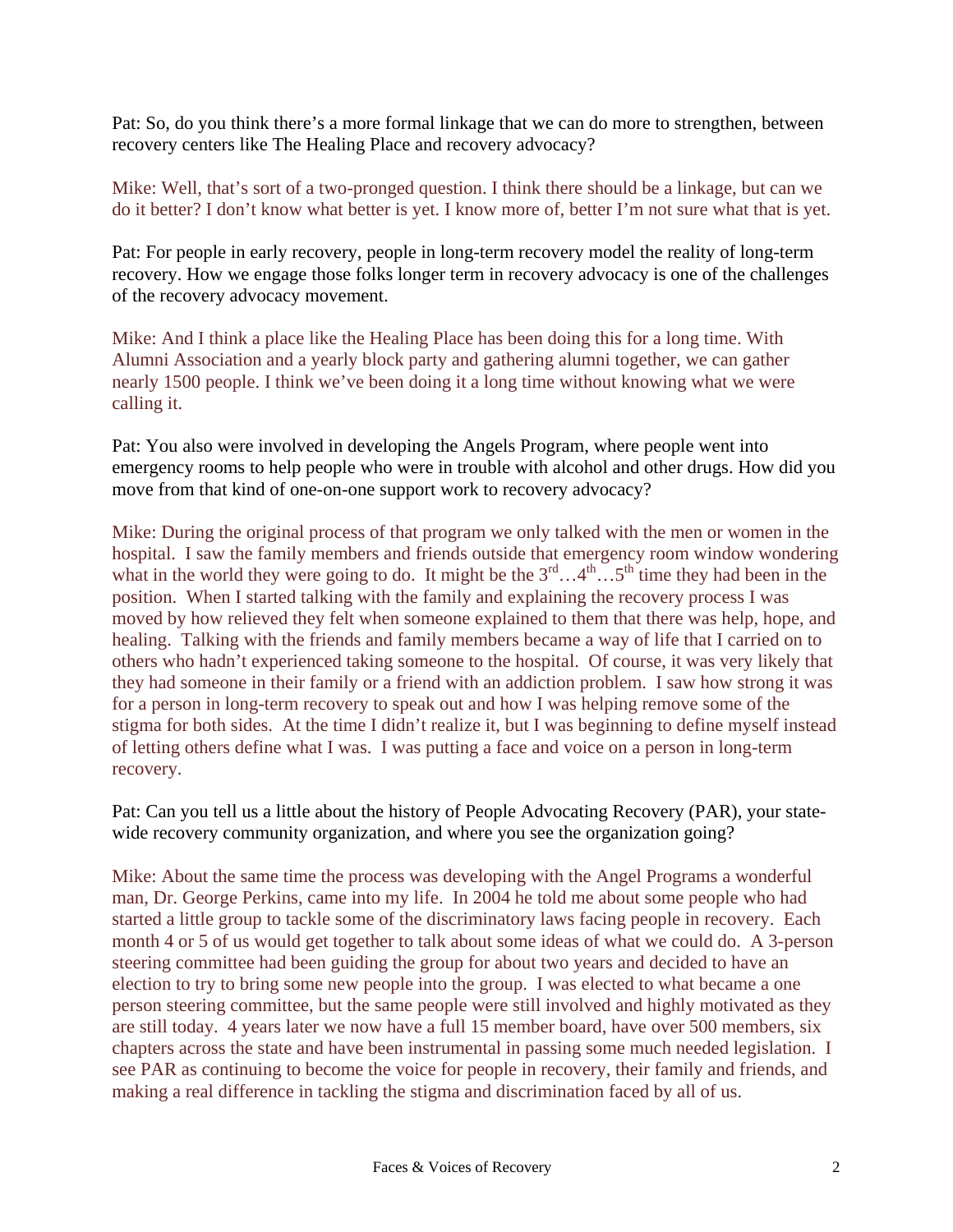Pat: And in terms of where PAR is today, can you talk a little bit about the fact that you now have chapters and you're looking to hire an executive director for the first time?

Mike: Well, the chapters are still developing, so we have 6 now, it looks like 2 more are coming soon so our goal for this year was to develop a working board and some structure with the intent of being able to hire a staff because this has all been done 100% up until now with volunteers. And yes, we're still volunteering we've got the grant to help with board development which involves training and organizing and some retreats to get to know each other better and decide what our structure should be, where it should go, and that's eventually the goal so that we can become more organized and have somebody devoted to doing it on a fulltime basis.

Pat: Sounds great. It is so interesting, the various models for how recovery community organizations are growing in different states. Some have grown state-wide networks, some with stronger local groups and then coming together to set up a state-wide organization at the same time. It sounds like in Kentucky you are doing all of it at once.

Mike: I'm not sure exactly how it spread out so quickly. I think it was because during the legislative sessions when a small group of us were advocating for some changes, people from other parts of the state obviously were there for the session and I think it was the old thing, wow, somebody like us speaking out and that's what we want to do and let's pool our resources.

Pat: And you've really engaged family members in PAR as well. Is that an important part of your organizational strategy?

Mike: Oh definitely, because family members are obviously impacted as well and when the family members can speak about the benefits of long-term recovery it gets beyond the usual audience.

Pat: The state of Kentucky's Drug Czar and single state agency have been strong supporters of PAR. How has that relationship helped PAR's development and can you see any downsides?

We are very fortunate to have that strong support. As a matter of fact the initial push to form an advocacy group came from within the state agencies. Some very broad-minded people saw the need for the "consumer" to let the government know what they needed. There are just so many things a government can supply and we know how strong peer to peer support can be. As persons receiving services we can tell the government what works and what doesn't. It goes back to my premise that as a person in long-term recovery I need to define myself and not let someone else define me. As a person who's been there…on the front lines…I can tell them what works and what doesn't work. I'm sure there might be some downsides to the relationships, but I sure haven't seen any.

Pat: PAR's been working with a broad coalition of organizations on some key advocacy campaigns and has had a high profile in recent efforts to restore voting rights to individuals with prior drug convictions. How have those relationships come about and what's it been like to manage those relationships?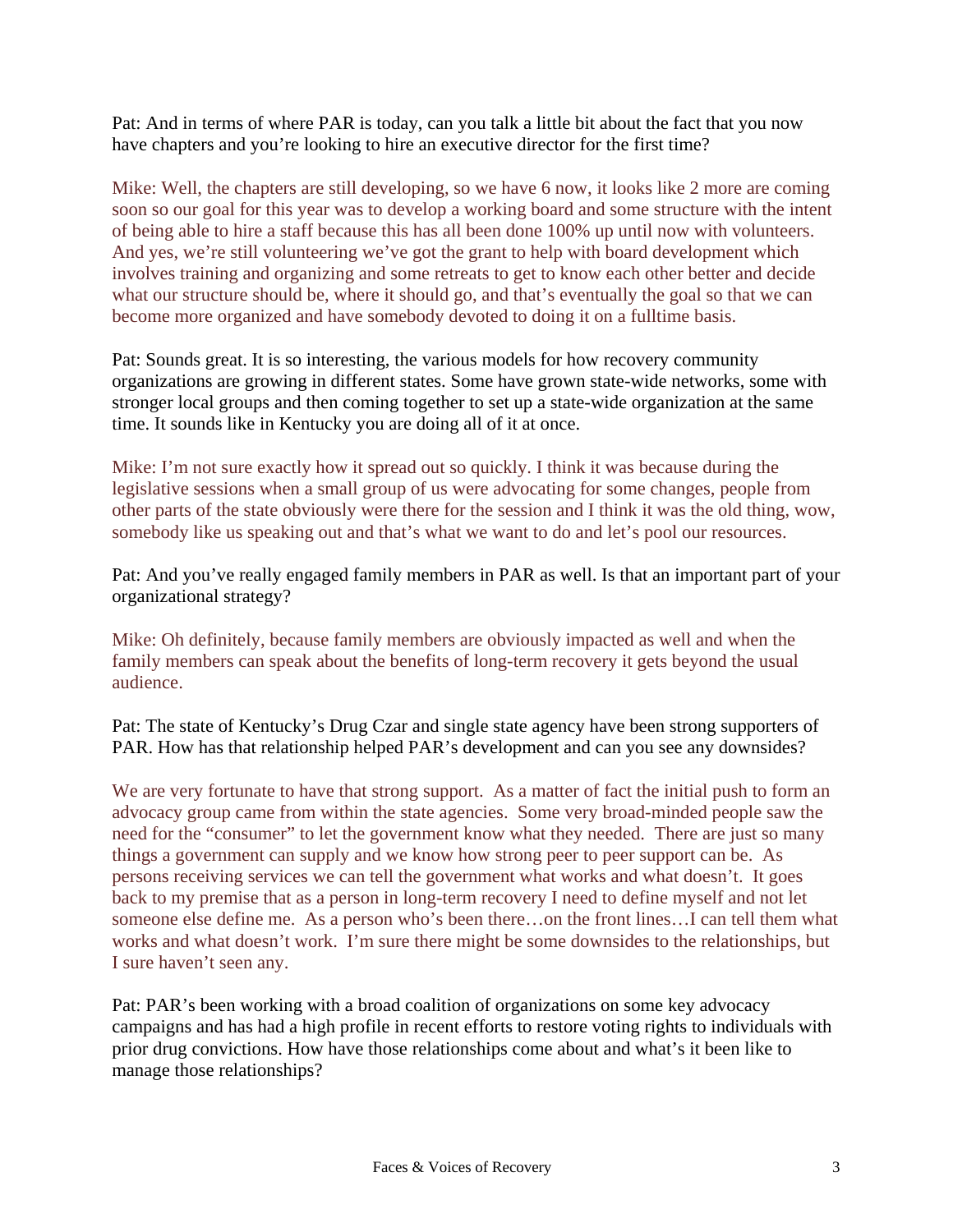We are currently working with a very wide coalition to restore the voting rights of convicted felons. Our contribution has been PAR's organization and support of people in long-term recovery…..many that have been previously incarcerated and had felony convictions. PAR saw many other organizations working toward the same goal and started inviting them to our meetings and they invited us to theirs. One thing lead to another and we agreed to start working on this one effort while maintaining our own agenda on other issues. I won't say it's been difficult to maintain the relationship, but it's been challenging in some ways. We maintain our focus and our message…..which is to eliminate barriers to long-term recovery. I think we have really helped bring about some tremendous understanding of people in long-term recovery. I know that personally I have certainly changed some attitudes on what a person in long term recovery looks like!!!! More than a few times I've been hit with the old…."Wow I didn't know you were one of those people who have a problem. You sure don't look like it." I don't go into all the details, but I do let them know that *I was once one* of "those people" under the bridge who thankfully made it to a homeless shelter where someone reached out a hand to me.

Pat: You're a former TV announcer, so you have lots of media experience. PAR has been very successful in obtaining print and TV coverage of its activities. Do you have any tips for people about how to build and manage those relationships?

Obviously the skills and experience as a reporter and TV news anchor and producer have been beneficial in opening doors, but nothing works better than passion. We have members with no media experience at all, but who have a driving passion and personal experience. One key is identifying media people in recovery. They may not want to speak out, but they will certainly listen and can help identify others in the media. When a PAR member shares that heartfelt problem or experience with a reporter it's a great human interest story. Providing reporters with good stories helps establish credibility. That's one key. Another is letting the media know we are an expert resource regarding anything to do with recovery. We might not have the person they need or the answer they need, but we can find a source for them. When I see a story about anything in our area that involves recovery and doesn't have a connection to PAR I contact that reporter and introduce our organization and let them know we are available to help at anytime. And most important to me, being a former reporter, I never want to lead them on a wild goose chase, ask them to cover a non-story, or give them any false information. It's important to stay on message and stick with the facts and maintain credibility. If a news story has incorrect information it's important to give the reporter the correct information without jumping down their throats. If they don't want to listen there's nothing wrong with calling on another reporter and giving them a story.

Pat: You've been a Faces & Voices trainer for our message and media trainings. Thanks so much for the trainings that you've done in Louisville, Los Angeles, Dallas, Chicago and Detroit now. How do you think the trainings are going and why do you think they're important? After all, you've devoted countless hours of time volunteering as a trainer!

Thank you Pat. Faces & Voices of Recovery has a dynamite message. I know when I started using the message it made a tremendous difference in the way I felt about talking about my longterm recovery. I love doing the training for a number of reasons. First of all I love to see the light come on when someone learns how to express what they've been feeling all along and just